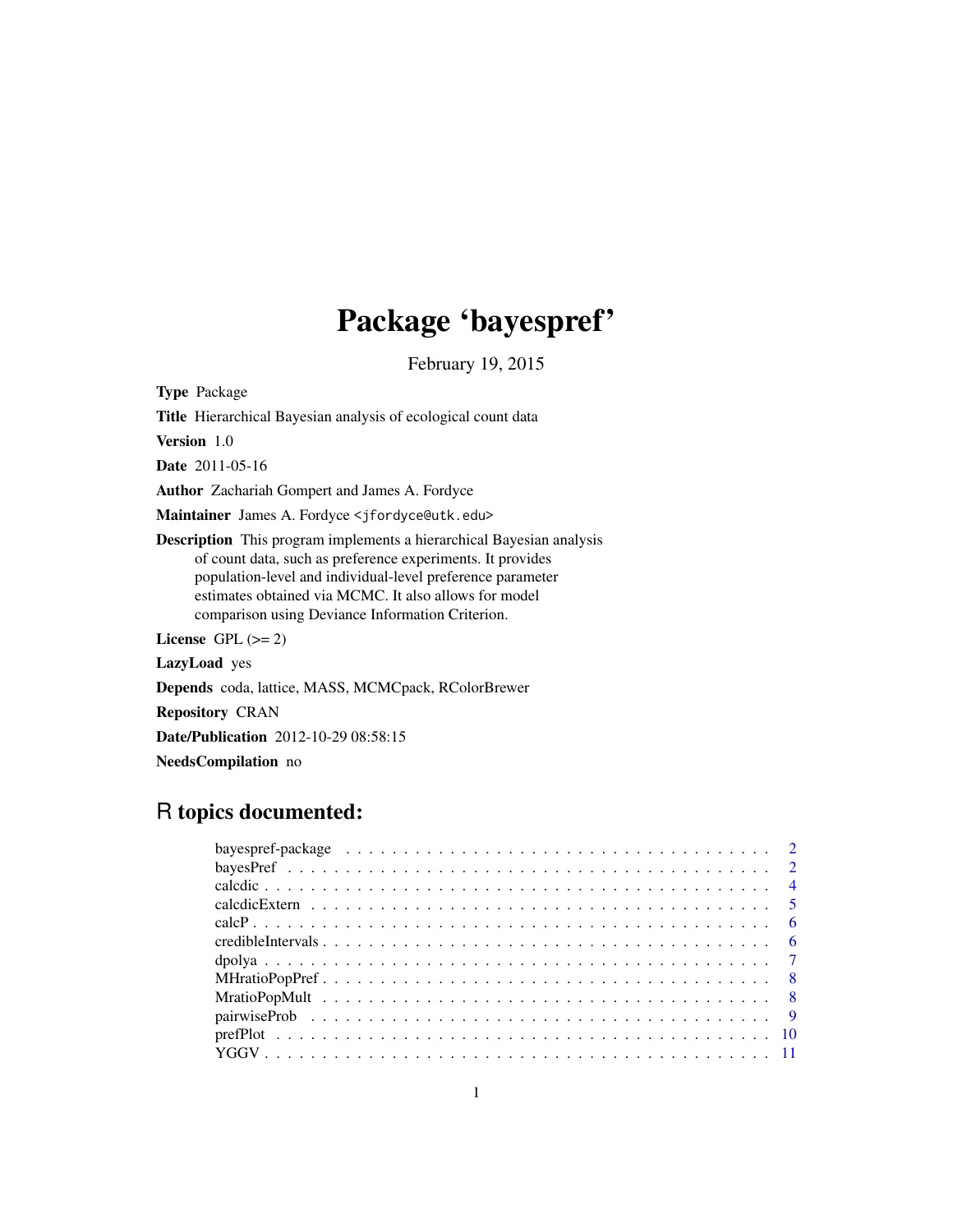#### <span id="page-1-0"></span>**Index** [13](#page-12-0)

bayespref-package *Hierarchical Bayesian analysis of ecological count data*

#### Description

This program implements a hierarchical Bayesian analysis of count data, such as preference experiments. It provides population-level and individual-level preference parameter estimates obtained via MCMC. It also allows for model comparison using Deviance Information Criterion.

#### Details

| Package:  | bayespref   |
|-----------|-------------|
| Type:     | Package     |
| Version:  | 1.0         |
| Date:     | 2011-05-16  |
| License:  | $GPL (= 2)$ |
| LazyLoad: | yes         |

For information regarding functions implemented in bayespref, please see the appropriate function help pages.

#### Author(s)

James A. Fordyce <jfordyce@utk.edu> and Zachariah Gompert <zgompert@uwyo.edu>

bayesPref *Hierarchical Bayesian model for count data*

#### Description

This function implements a hierarchical Bayesian model for count data. Preference parameters are estimated using MCMC.

#### Usage

```
bayesPref(pData = NULL, mcmcL = 1000, dirvar = 2, calcdic = TRUE,
constrain = FALSE, pmpriorLB = 1, pmpriorUB = 50, ppprior = NULL,
dicburn = 100, indc = TRUE, pops = TRUE, pminit = NULL, ppinit = NULL,
ipinit = NULL, constrainP = NULL, diradd = 0.1, univar = 2,
estip = TRUE, measure = "mean")
```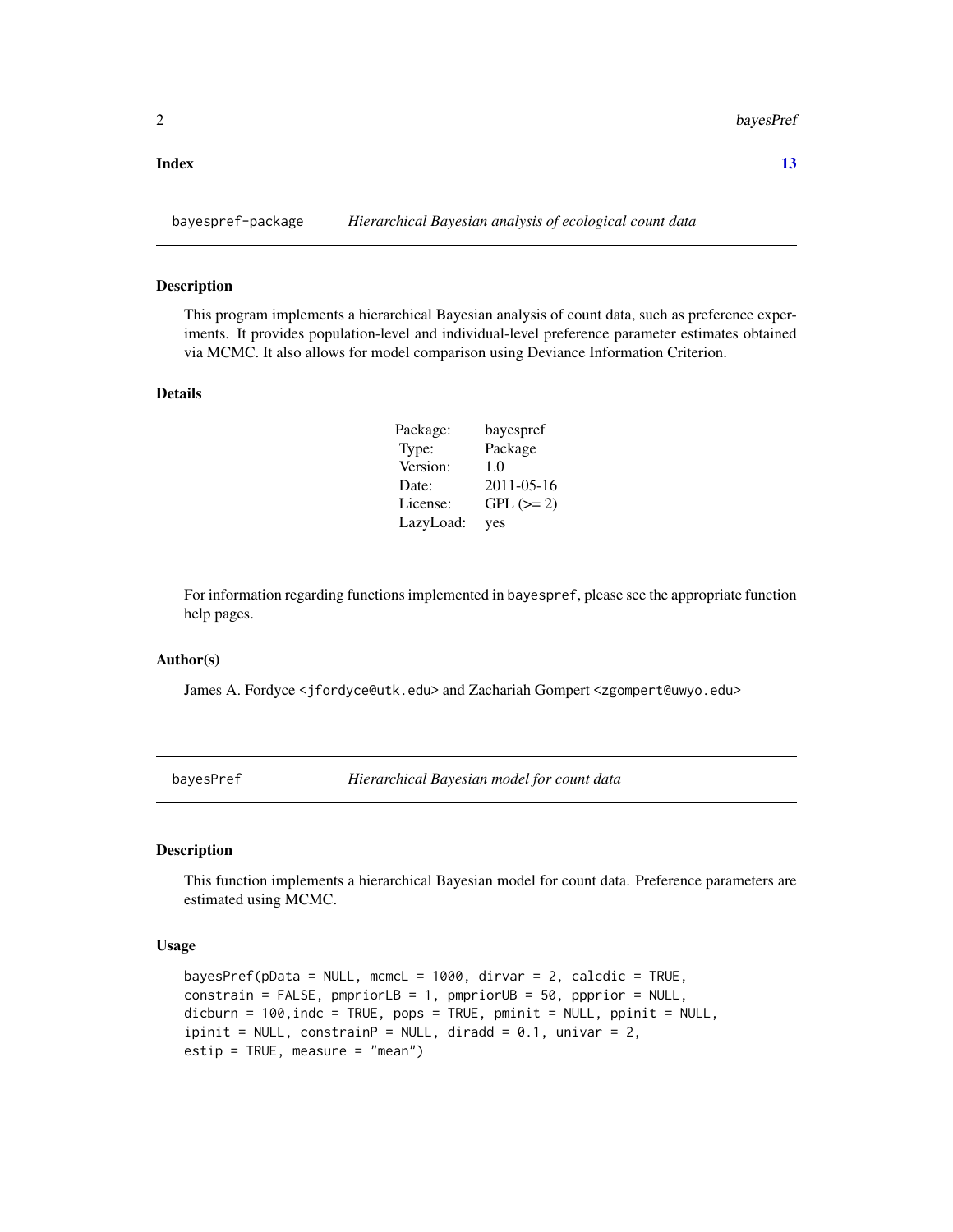#### bayesPref 3

#### Arguments

| pData       | A matrix of count data, rows are replicates or individuals and columns are cate-<br>gories.                                                                  |
|-------------|--------------------------------------------------------------------------------------------------------------------------------------------------------------|
| $m$ cmc $L$ | A value indicating the length of the mcmc chain (recommended $>$ 5000).                                                                                      |
| dirvar      | A value for multiplier for population preference proposals. Increase to decrease<br>proposal distances.                                                      |
| calcdic     | A Boolean for returning DIC.                                                                                                                                 |
| constrain   | A Boolean for constraining population-level preferences to be equal.                                                                                         |
| pmpriorLB   | A value setting the lower bounds of uniform prior for popmult.                                                                                               |
| pmpriorUB   | A value setting the upper bounds of uniform prior for popmult.                                                                                               |
| ppprior     | A vector of alphas for Dirichlet prior on population preference.                                                                                             |
| dicburn     | A value indicating the number of burnin samples discarded for DIC calculation.                                                                               |
| indc        | A Boolean indicating an independence chain (default) vs. random-walk for pop-<br>ulationlevel preferences.                                                   |
| pops        | A Boolean indicating whether the first column of the matrix are values indicating<br>populations.                                                            |
| pminit      | A value indicating the initial value for the population multiplier.                                                                                          |
| ppinit      | A vector or matrix of initial values population preferences.                                                                                                 |
| ipinit      | A vector or matrix of initial values for individual-level preferences.                                                                                       |
| constrainP  | A vector with one entry per population giving the group each population belongs<br>to.                                                                       |
| diradd      | A value added to the Dirichlet proposal for population preferences.                                                                                          |
| univar      | A value that is the jump distance for univorm variance parameter.                                                                                            |
| estip       | A boolean indicating whether to attempt to estimate individual preferences or<br>only estimate population preference (the latter used a multivariate Polya). |
| measure     | Indicates whether the "mean" or "median" is used for calculating DIC.                                                                                        |

# Details

Populations are indicated in the first column (if present) as integers. constrainP provides a way to group populations with the goal of comparing among various models. For example, if there are 3 populations in the data (indicated as 1, 2, 3) and it is desired to examine a model where populations 1 and 3 are constrained to have the same population-level preference parameters, constrain $P=c(1,2,1)$ .

The mixing of the chains should be observed by plotting each step in the chain against a populationlevel preference parameter, for example. Tuning parameters (e.g., dirvar), or initial starting conditions (e.g., ppinit) can be modified for better mixing if needed.

# Value

A list containing the following for each population in the analysis.

IndPref An array containing the individual-level preference parameter estimates for each step in the MCMC.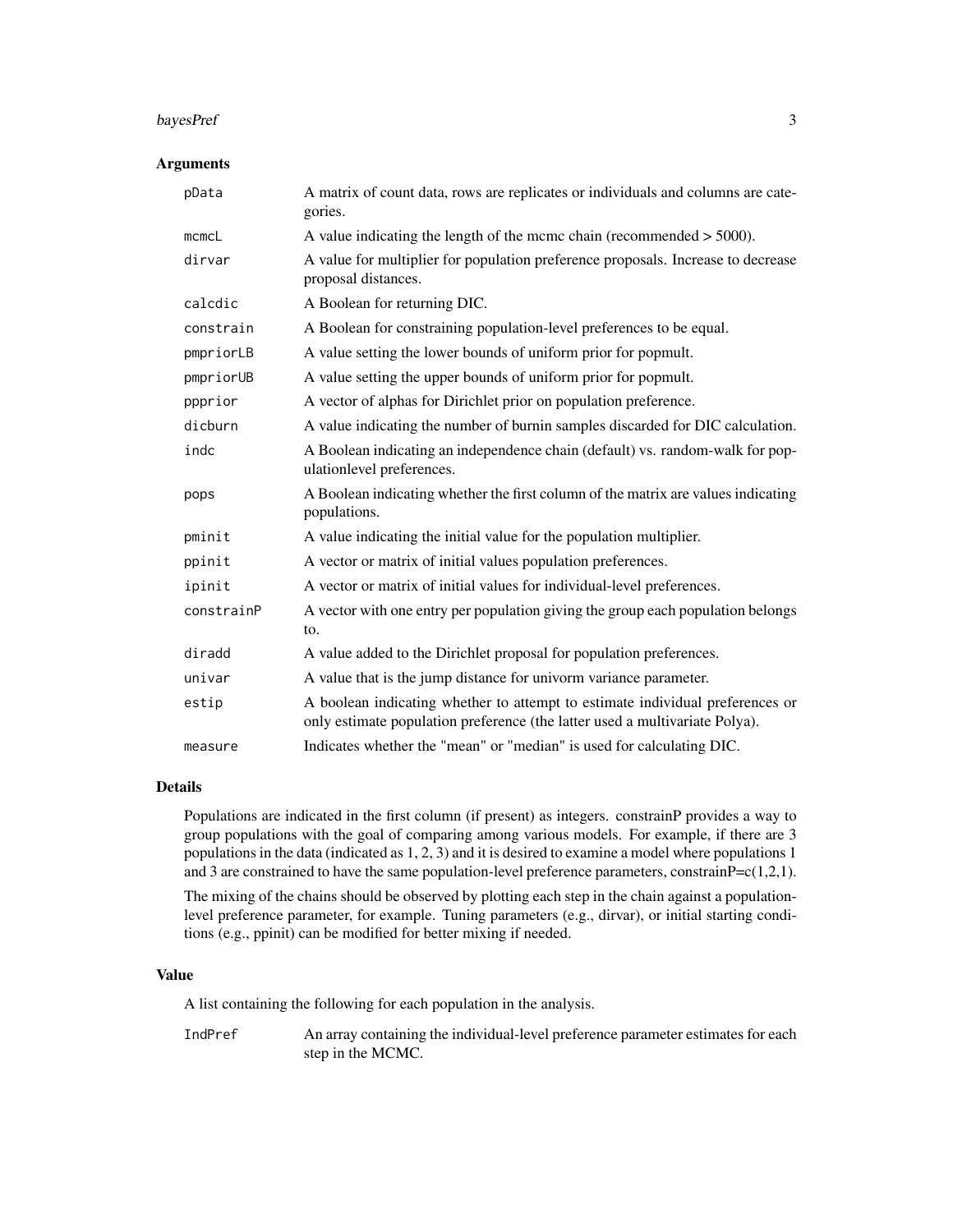<span id="page-3-0"></span>4 calculation and the contract of the contract of the calculation of the calculation of the calculation of the contract of the contract of the contract of the contract of the contract of the contract of the contract of the

| PopPref    | An array containing the population-level preference parameter estimates for<br>each step in the MCMC. |
|------------|-------------------------------------------------------------------------------------------------------|
| likelihood | The log-likelihood of the model given the parameter estimates for each step in<br>the MCMC.           |
| dic        | The deviance information criterion score for the model.                                               |

# Note

Even if only one population is present, the values are returned in a list of length one.

#### Author(s)

Zachariah Gompert <zgompert@uwyo.edu>, James A. Fordyce <jfordyce@utk.edu>

# Examples

```
## Not run:
data(YGGV)
res <- bayesPref(pData=YGGV,mcmcL=1000)
```
## End(Not run)

calcdic *Calculate DIC*

# Description

THIS IS AN INTERNAL FUNCTION NOT CALLED BY USERS

# Usage

```
calcdic(lnL = NULL, popP = NULL, popM = NULL, indP = NULL,dichurn = NULL, mcmc = NULL, N = NULL, pData = NULL, popN = NULL,nPops = NULL, estip = NULL, measure = NULL)
```
# Arguments

lnL popP popM indP dicburn mcmc N pData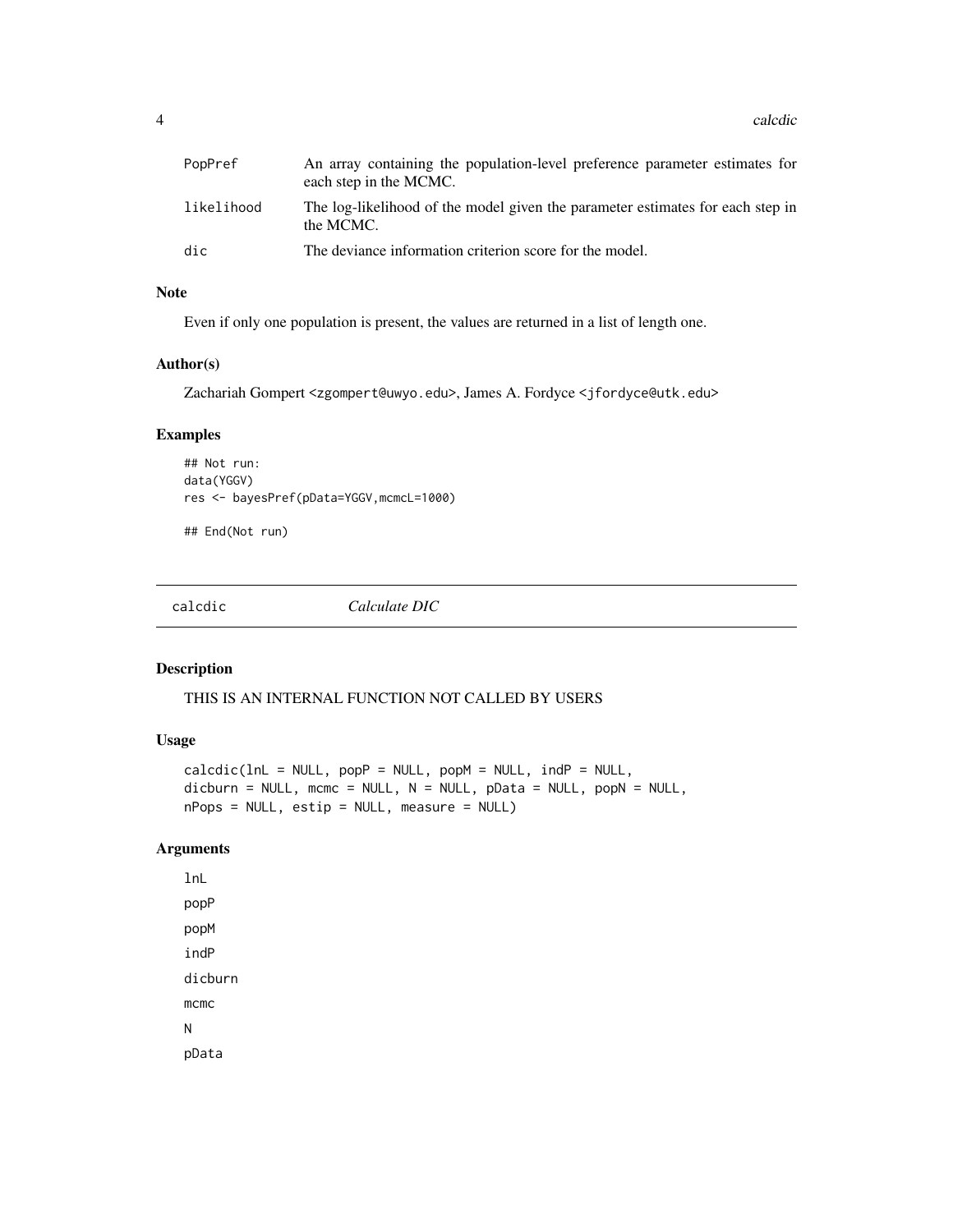# <span id="page-4-0"></span>calcdicExtern 5

popN nPops estip measure

calcdicExtern *Calculates DIC*

# Description

This function calculates the DIC score for an object return by bayesPref.

# Usage

calcdicExtern(pData = NULL, prefres = NULL, pops = TRUE, dicburn = 0, estip = TRUE, measure = "median", constrainP = NULL)

# Arguments

| pData      | A matrix of count data, rows are replicates or individuals and columns are cate-<br>gories.                                                                  |
|------------|--------------------------------------------------------------------------------------------------------------------------------------------------------------|
| prefres    | An object returned by bayesPref.                                                                                                                             |
| pops       | A Boolean indicating whether the first column of the matrix are values indicating<br>populations.                                                            |
| dicburn    | A value indicating the number of burnin samples discarded for DIC calculation.                                                                               |
| estip      | A boolean indicating whether to attempt to estimate individual preferences or<br>only estimate population preference (the latter used a multivariate Polya). |
| measure    | Indicates whether the "mean" or "median" is used for calculating DIC.                                                                                        |
| constrainP | A vector with one entry per population giving the group each population belongs<br>to.                                                                       |

### Author(s)

Zachariah Gompert <zgompert@uwyo.edu>, James A. Fordyce <jfordyce@utk.edu>

# Examples

```
## Not run:
data(YGGV)
res <- bayesPref(pData=YGGV,mcmcL=1000)
calcdicExtern(pData=YGGV,prefres=res,pops=TRUE,dicburn=100)
```
## End(Not run)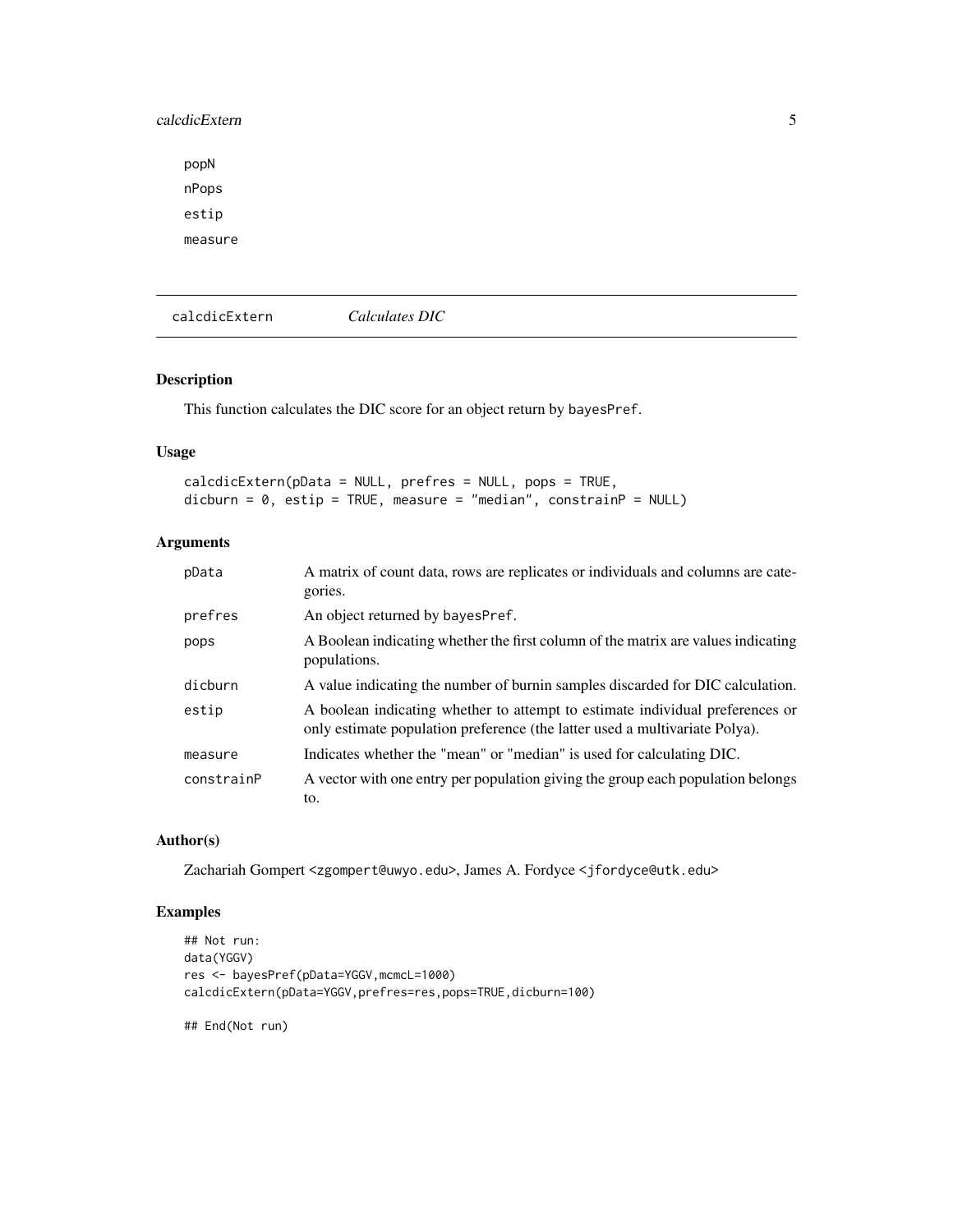<span id="page-5-0"></span>calcP *calcP*

#### Description

THIS IS AN INTERNAL FUNCTION NOT CALLED DIRECTLY BY USERS

# Usage

```
calcP(step = NULL, prefsArray = NULL, popPrefsL = NULL, popMultL = NULL,
lb = NULL, ub = NULL, pprior = NULL, N = NULL, pData = NULL,
nPops = NULL, popN = NULL, estip = NULL
```
#### Arguments

step prefsArray popPrefsL popMultL lb ub pprior N pData nPops popN estip

credibleIntervals *Calculates credible intervals for preferences*

#### Description

This function calculates the credible intervals for preference parameters for individuals and the population using the object created by the function bayesPref.

# Usage

```
credibleIntervals(prefres = NULL, burn = 0, interval = 0.95)
```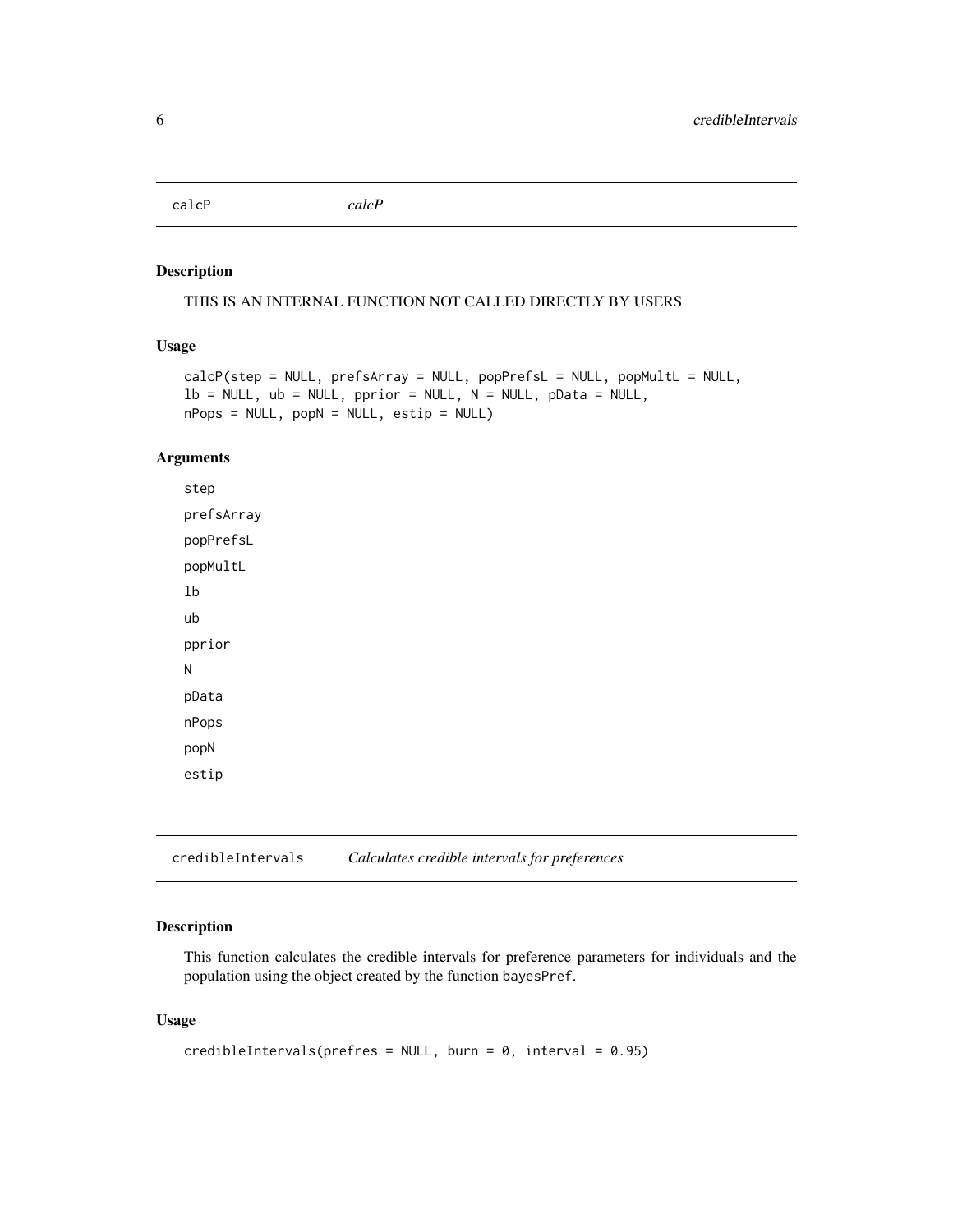#### <span id="page-6-0"></span>dpolya **7** and 2008 and 2008 and 2008 and 2008 and 2008 and 2008 and 2008 and 2008 and 2008 and 2008 and 2008 and 2008 and 2008 and 2008 and 2008 and 2008 and 2008 and 2008 and 2008 and 2008 and 2008 and 2008 and 2008 and

# Arguments

| prefres  | An object returned by bayes Pref.                                                |
|----------|----------------------------------------------------------------------------------|
| burn     | A value indicating the number of burnin samples discarded.                       |
| interval | A value between 0 and 1 indicating the size of the credible interval calculated. |

# Value

A list containing the following

| IndPref | An array containing the lower credible interval, the median, and upper credible<br>interval for the individual-level preference parameters.                                                 |
|---------|---------------------------------------------------------------------------------------------------------------------------------------------------------------------------------------------|
| PopPref | An array containing the lower credible interval, the median, and upper credible<br>interval for the population-level preference parameters.                                                 |
| PopVar  | A vector for the lower credible interval, the median, and upper credible inter-<br>val for the variance of the population-level preference parameters (variance of<br>alphas in Dirichlet). |

# Author(s)

Zachariah Gompert <zgompert@uwyo.edu>, James A. Fordyce <jfordyce@utk.edu>

# Examples

```
## Not run:
data(YGGV)
res <- bayesPref(pData=YGGV,mcmcL=1000)
credibleIntervals(prefres=res[[1]],burn=100) #credible intervals for population 1
```
## End(Not run)

dpolya *Multivariate polya pdf*

# Description

THIS IS AN INTERNAL FUNCTION NOT CALLED DIRECTLY BY USERS

# Usage

 $dpolya(x = NA, alpha = NA)$ 

# Arguments

x alpha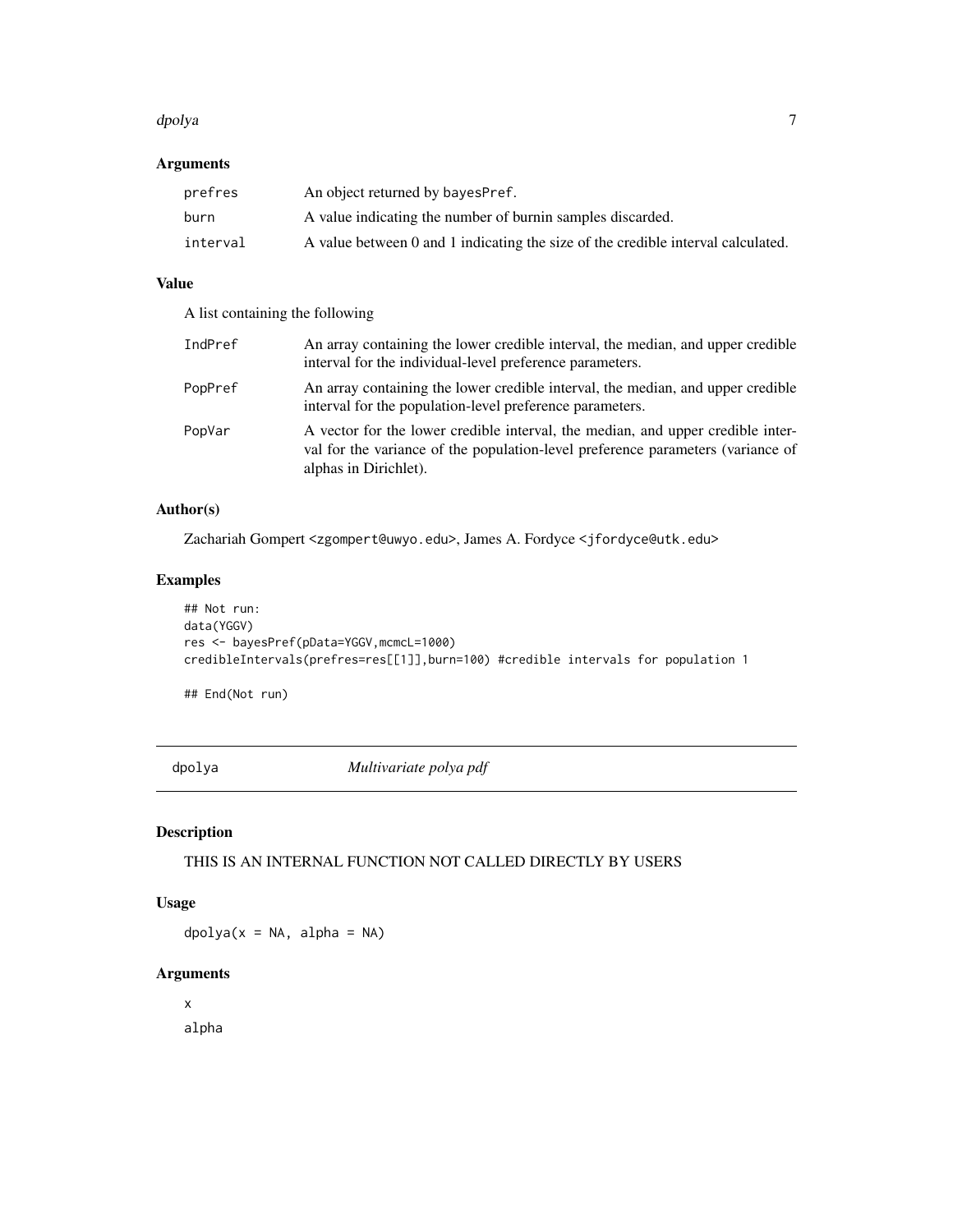<span id="page-7-0"></span>MHratioPopPref *MHratioPopPref*

# Description

THIS IS AN INTERNAL FUNCTION NOT CALLED DIRECTLY BY USERS

# Usage

```
MHratioPopPref(step = NULL, nInd = NULL, prefsArray = NULL,
popPrefs = NULL, popMult = NULL, popprior = NULL,
dirvar = NULL, indc = NULL, pData = NULL, diradd = NULL,
estip = NULL)
```
# Arguments

step nInd prefsArray popPrefs popMult popprior dirvar indc pData diradd estip

MratioPopMult *MratioPopMult*

# Description

THIS IS AN INTERNAL FUNCTION NOT CALLED DIRECTLY BY USERS

# Usage

```
MratioPopMult(step = NULL, nInd = NULL, prefsArray = NULL,
popPrefs = NULL, popMult = NULL, lb = NULL, ub = NULL,
estip = NULL, pData = NULL)
```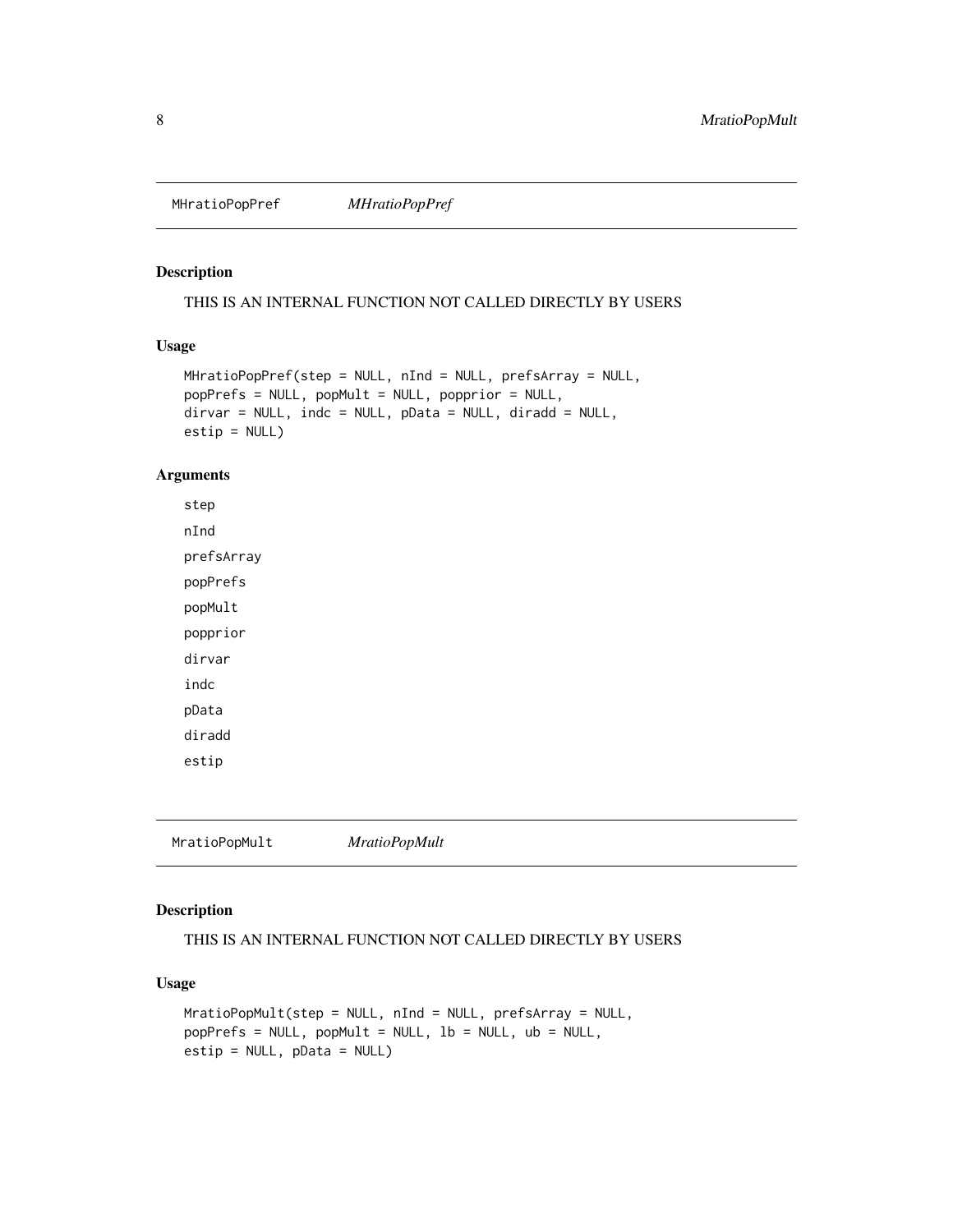# <span id="page-8-0"></span>pairwiseProb 9

#### Arguments

step nInd prefsArray popPrefs popMult lb ub estip pData

pairwiseProb *Pairwise probability for differences in preference*

#### Description

This function calculates the pairwise probability that preference among items differs. It provides the probability that row > column.

#### Usage

```
pairwiseProb(prefres = NULL, burn = 0)
```
#### Arguments

| prefres | An object returned by bayesPref.                           |
|---------|------------------------------------------------------------|
| burn    | A value indicating the number of burnin samples discarded. |

# Details

This function examines the proportion of times a certain preference parameter is ranked over an alternate preference parameter across each post burnin MCMC step. It can be interpreted as a post-hoc test to the results obtained from bayesPref.

# Value

A square matrix of pairwise comparisons giving the probability that row > column.

# Author(s)

Zachariah Gompert <zgompert@uwyo.edu>, James A. Fordyce <jfordyce@utk.edu>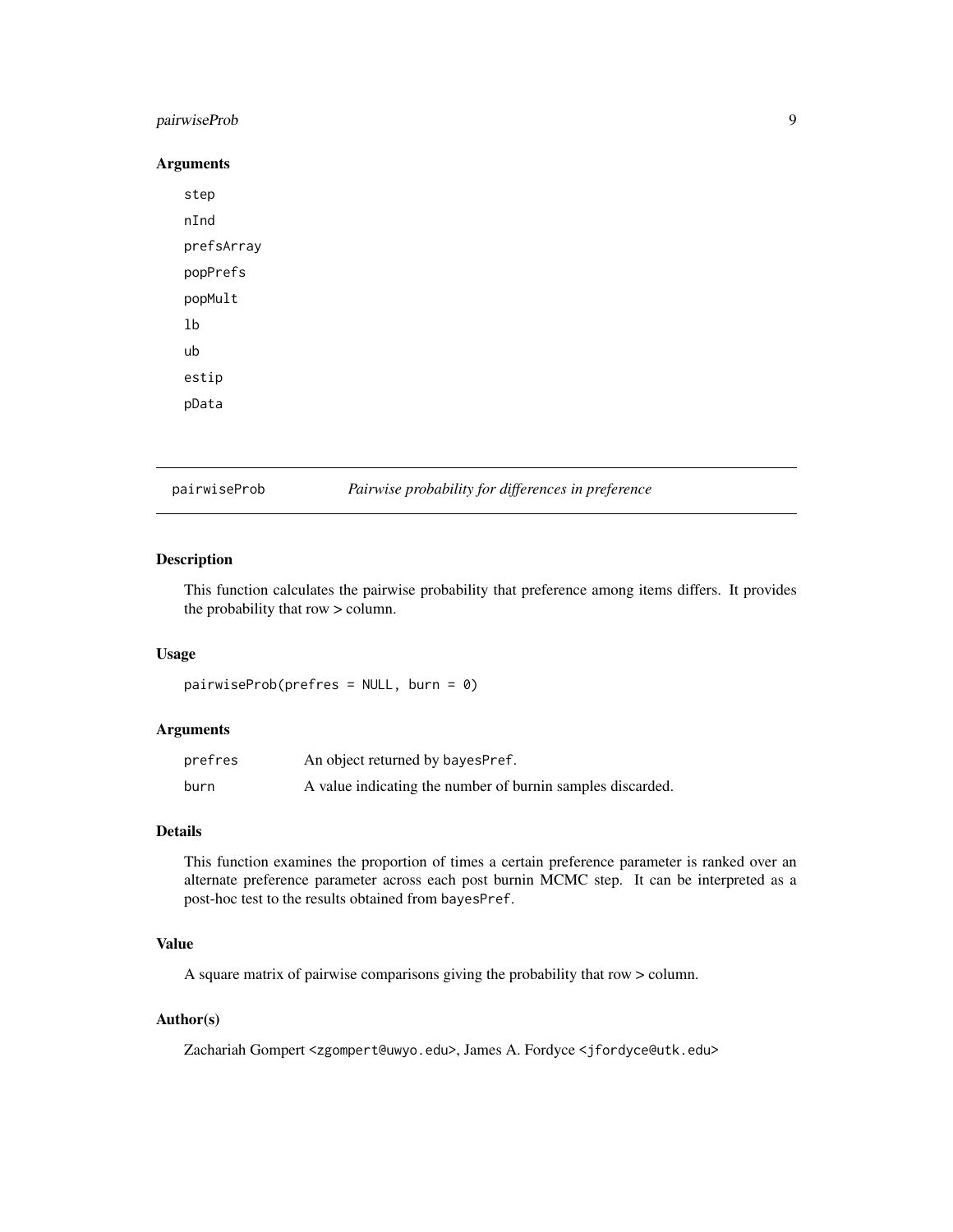# Examples

```
## Not run:
data(YGGV)
res <- bayesPref(pData=YGGV,mcmcL=1000)
pairwiseProb(prefres=res[[1]],burn=100) #pairwise probability for population 1
## End(Not run)
```
prefPlot *Plot population and individual preferences*

# Description

This function will plot the posterior densities for population-level and individual-level preferences based upon a bayesPref analysis.

#### Usage

```
prefPlot(prefres = NULL, burn = 0, ind = TRUE, pop = TRUE, dist = FALSE,ymax = 5, xmin = 0, xmax = 1, dadj = 2, colors = NULL, leg = FALSE,
lx = 0.8, ly = 4, catname = NULL, ps = FALSE, file = "./prefplot.eps")
```
#### Arguments

| prefres        | An object returned by bayesPref.                                                                                                                                                                                      |
|----------------|-----------------------------------------------------------------------------------------------------------------------------------------------------------------------------------------------------------------------|
| burn           | A value indicating the number of burnin samples discarded.                                                                                                                                                            |
| ind            | A boolean indicating whether to plot individual-level preferences.                                                                                                                                                    |
| pop            | A boolean indicating whether to plot population-level preferences.                                                                                                                                                    |
| dist           | A boolean indicating whether to plot population-level preferences based on den-<br>sity of the posterior (default), or whether to plot population-level preferences<br>based on the estimate of the Dirichlet alphas. |
| ymax           | A value indicating the maximum value for the y-axis.                                                                                                                                                                  |
| xmin           | A value indicating the minimum value for the x-axis.                                                                                                                                                                  |
| $x$ ma $x$     | A value indicating the maximum value for the x-axis.                                                                                                                                                                  |
| dadj           | A value indicating the bandwidth used for the smoothing of the density plot.                                                                                                                                          |
| colors         | A vector indicating the colors used for plotting.                                                                                                                                                                     |
| leg            | A Boolean indicating whether to include a legend in the plot.                                                                                                                                                         |
| 1x             | A value indicating where the legend begins on the horizontal (x-axis).                                                                                                                                                |
| 1 <sub>y</sub> | A value indicating where the legend begins on the vertical (y-axis).                                                                                                                                                  |
| catname        | A vector indicating the names associated with the legend.                                                                                                                                                             |
| ps             | A Boolean indicating whether to write the plot to a file.                                                                                                                                                             |
| file           | The name of the file the plot is written to.                                                                                                                                                                          |

<span id="page-9-0"></span>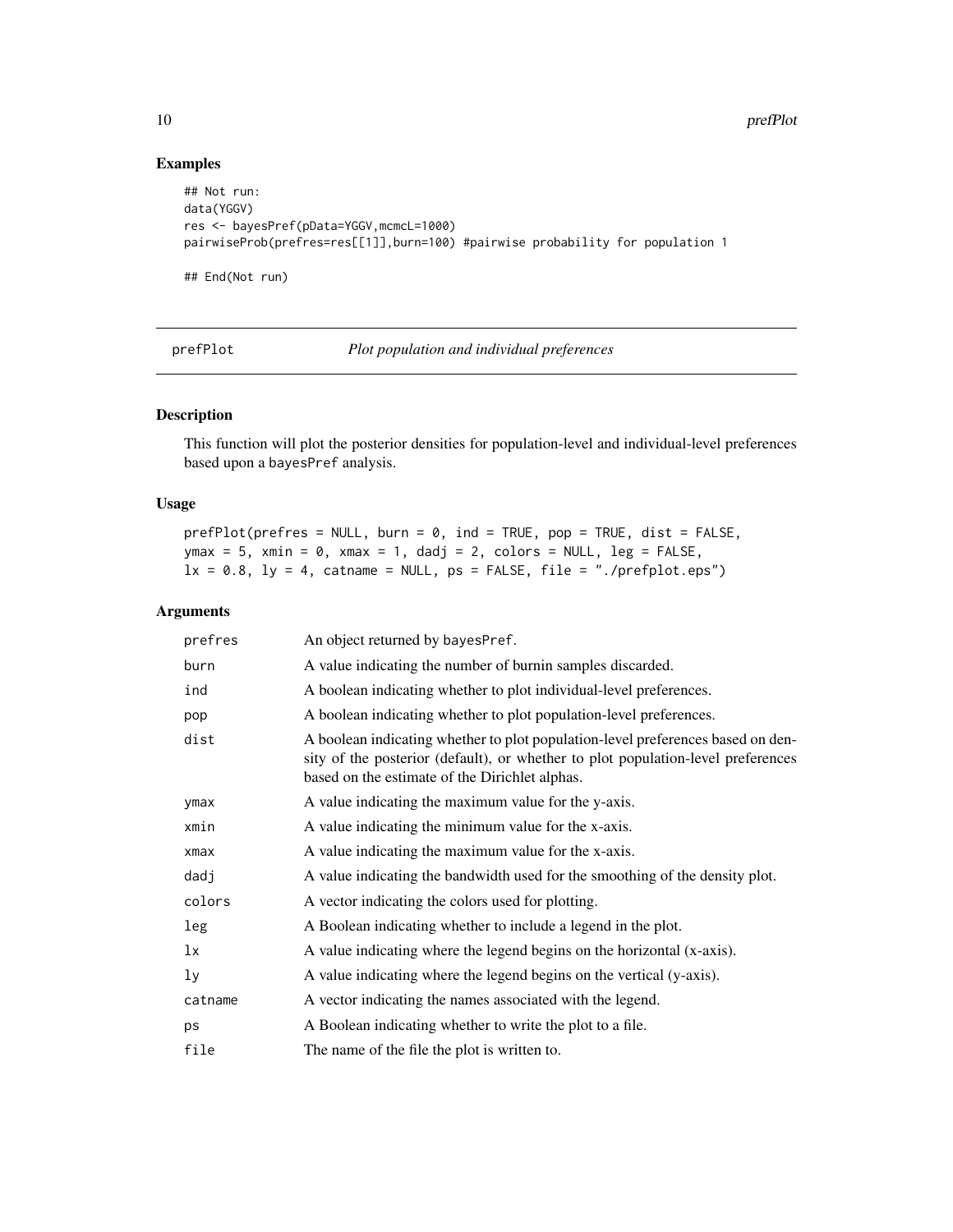#### <span id="page-10-0"></span>YGGV 11

#### Author(s)

Zachariah Gompert <zgompert@uwyo.edu>, James A. Fordyce <jfordyce@utk.edu>

# Examples

```
## Not run:
data(YGGV)
res <- bayesPref(pData=YGGV,mcmcL=1000)
prefPlot(prefres=res[[1]],burn=100,pop=TRUE)
prefPlot(prefres=res[[1]],burn=100,pop=TRUE,ymax=15,leg=TRUE,
catname=c("Astragalus"," Lotus","Lupine","Medicago"),lx=0.6,ly=14) #includes legend
prefPlot(prefres=res[[1]],burn=100,ind=FALSE,pop=TRUE,ymax=15,leg=TRUE,
catname=c("Astragalus"," Lotus","Lupine","Medicago"),lx=0.6,ly=14) #includes only
population posterior and legend
## End(Not run)
```
YGGV *Oviposition preference data from Yuba Gap, CA and Gardnerville, NV.*

# Description

A data matrix of experimental host plant choice data from two population of Lycaeides.

#### Usage

data(YGGV)

### Format

A data frame with 26 observations on the following 5 variables.

Pop a numeric vector

Ast a numeric vector

Lotus a numeric vector

Lupine a numeric vector

Medicago a numeric vector

# Details

Pop 1 is Yuba Gap, CA and Pop 2 is Gardnerville, NV.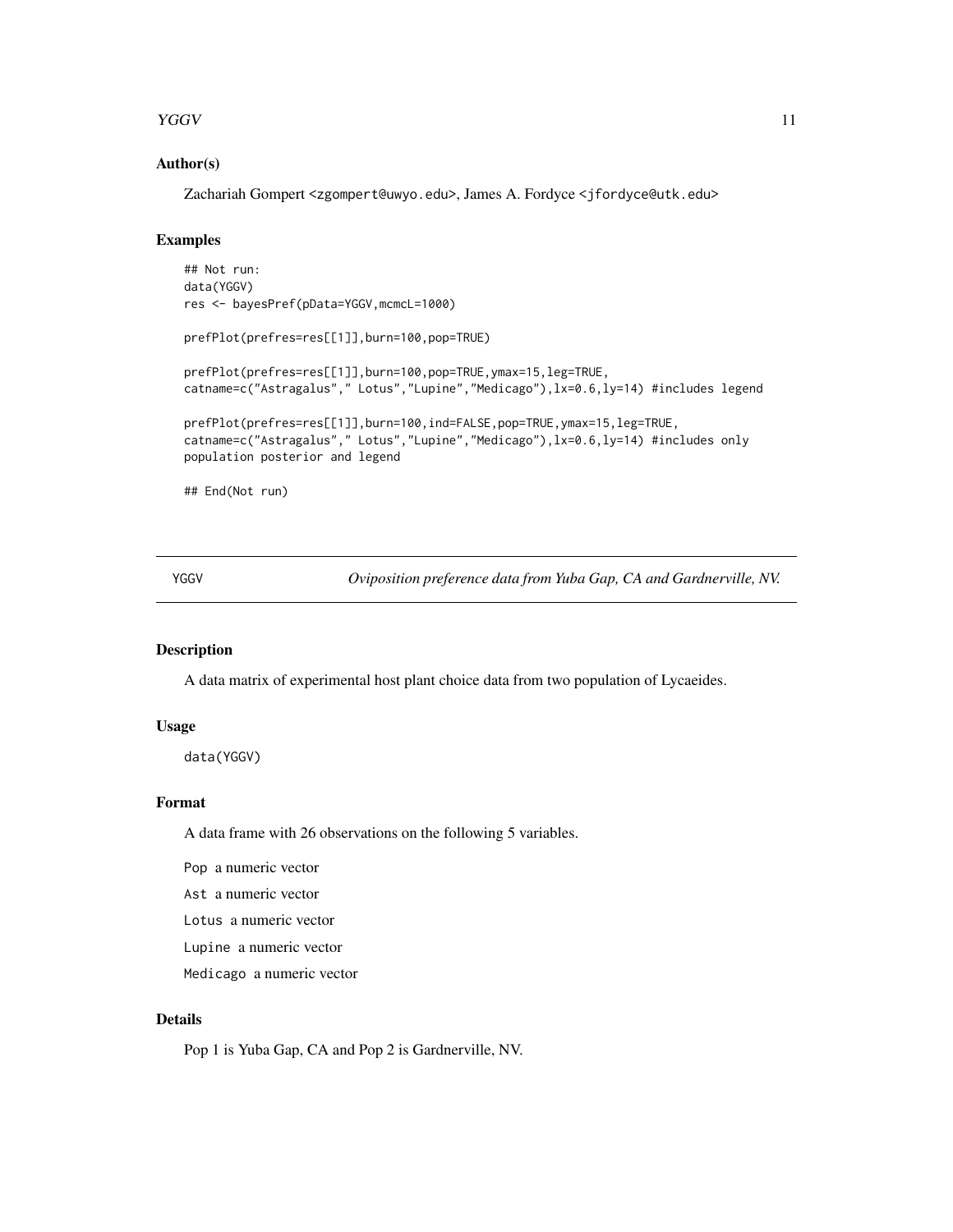# Source

Gompert, Z., J.A. Fordyce, M.L. Forister, A.M. Shapiro, & C.C. Nice. 2006. Homoploid hybrid speciation in an extreme habitat. Science 314:1923-1925.

# Examples

data(YGGV) boxplot(YGGV[,2:5]) str(YGGV)